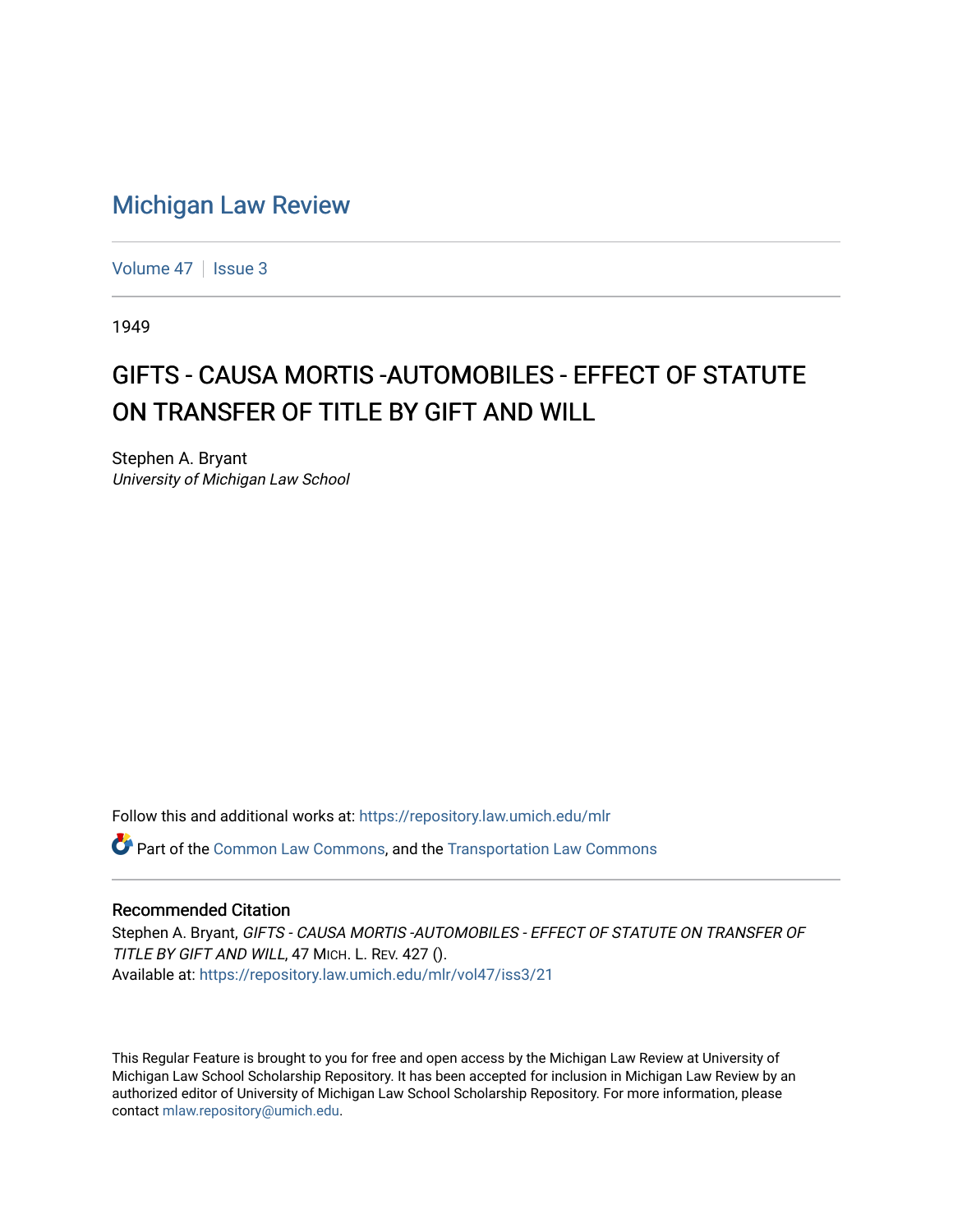GIFTS - CAUSA MORTIS - AUTOMOBILES - EFFECT OF STATUTE ON TRANSFER OF TITLE BY GIFT AND WILL-Plaintiff filed a bill in chancery seeking a declaration of rights with respect to an automobile to which she claimed title by reason of a gift causa morris. Although the evidence offered by plaintiff on trial tended to support a valid common law gift causa mortis, defendant contended that the gift was ineffective because of the failure of the donor to comply with a statute<sup>1</sup> which stated that "in the event of the sale or other transfer  $\ldots$  of the ownership of a motor vehicle for which a certain certificate of title has been issued . . . the holder of such certificate shall endorse on the back of same an assignment thereof with warranty of title .•. and deliver the same to the purchaser or transferee." *Held,* the words "or other transfer" include gifts causa mortis, and an assignment and delivery of the certificate of title are essential to the execution of a valid gift. *Taylor v. Burdick,* 320 Mich. 25, 30 N.W. (2d) 418 (1948).

The conclusion of the court was reached by a consideration of the legislative purpose in enacting this statute, which was found to be "to protect the public against fraud and imposition in transactions involving the title to motor vehicles, and to discourage larceny and unlawful disposition of such vehicles."<sup>2</sup> In view of this purpose and the fact that a penalty is provided for the violation of the statute, the court stated that "the legislature sought to cover every transaction involving the transfer of a motor vehicle from the owner to another, as well as transfer by operation of law."<sup>3</sup> Under such a construction of the statute, a problem is presented as to how the owner of an automobile may dispose of it by will. The only express exception to the provision requiring the owner to assign and deliver the certificate of title relates to transfers by operation of law, which are covered by a proviso <sup>4</sup> rendering compliance with the portion of the statute under consideration unnecessary. Transfer by operation of law does not include testamentary disposition,<sup>5</sup>

- <sup>1</sup> Mich. Comp. Laws (1929) § 4660.
- <sup>2</sup> Principal case at 30.
- <sup>8</sup>Id. at 31.
- <sup>4</sup>Mich. Comp. Laws (1929) § 4660.
- 5 2 BouVIER, LAw DrcTIONARY, Rawle's 3d rev., 2417 (1914).